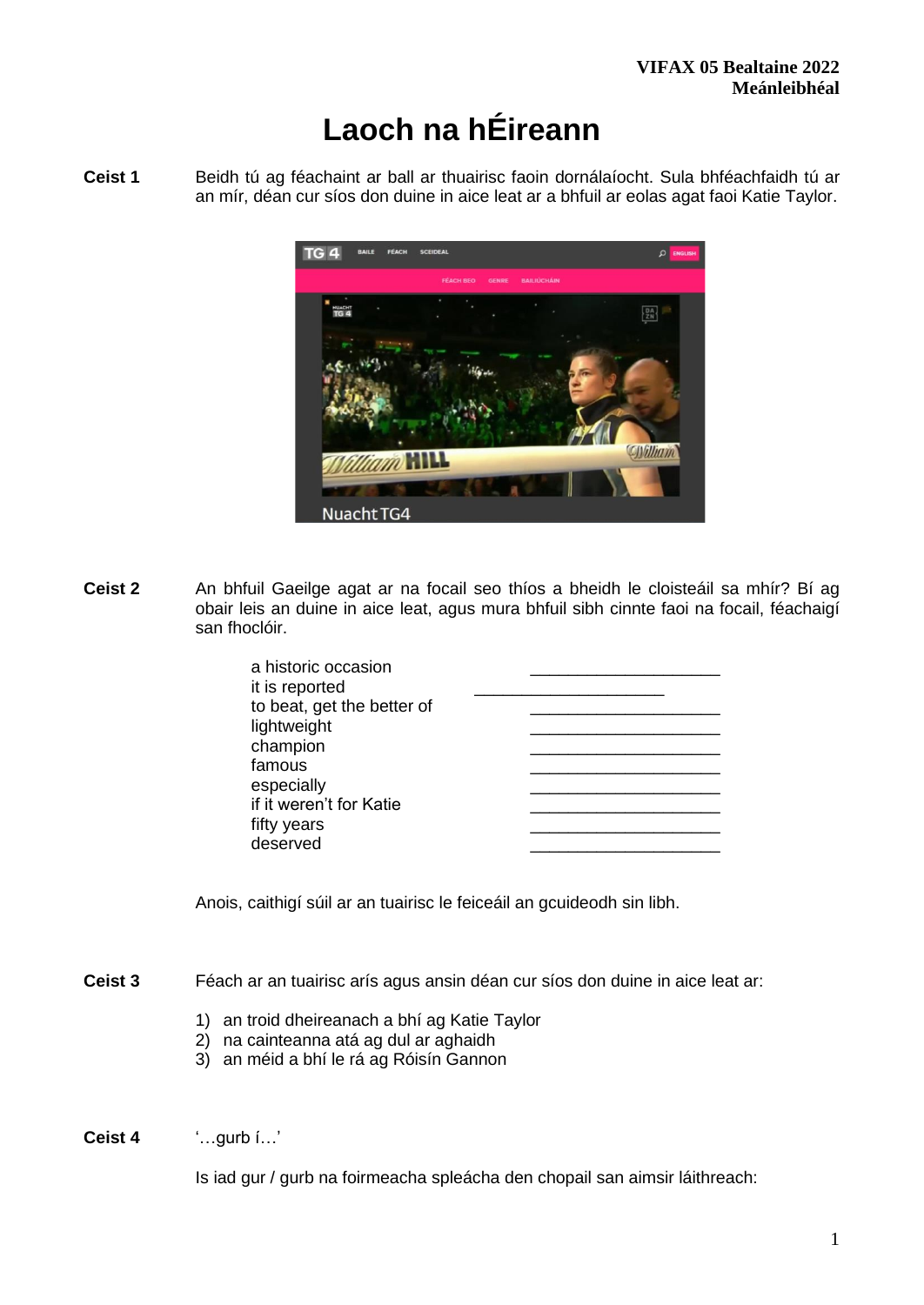- ✓ Úsáidtear *gur* roimh chonsain sílim *gur* dochtúir é
- ✓ Úsáidtear *gurb* roimh ghutaí gurb í, gurb álainn, gurb iondúil

Ach

✓ Úsáidtear *gur* roimh ghutaí sna cásanna seo – gur Éireannach í (ainmfhocal), gur ar an mbord atá sé (roimh réamhfhocal simplí), agus dúradh gur uirthise atá an fliú (forainm réamhfhoclach)

Líon na bearnaí sna habairtí thíos le *gur* nó *gurb*:

- 1. Ceapaim \_\_\_\_\_\_\_\_\_\_ maith an rud é.
- 2. Deir Seán liom \_\_\_\_\_\_\_\_\_\_ aisteoir iontach é.
- 3. Sílim \_\_\_\_\_\_\_\_\_\_ le Síle an teach sin.
- 4. Is cosúil \_\_\_\_\_\_\_\_\_\_\_\_ annamh a thagann sé.
- 5. Deir siad \_\_\_\_\_\_\_\_\_\_ iadsan na daoine is fearr.
- 6. Ceapaim \_\_\_\_\_\_\_\_\_\_\_ aisteach an scéal é.
- 7. Deirtear \_\_\_\_\_\_\_\_\_\_\_\_ Astrálach í.
- 8. Is cosúil cliste an bhean í.
- **Ceist 5** '… Leathc**h**éad…'

An féidir leat an séimhiú sa sampla thuas a mhíniú?

**Ceist 6** Féach ar an tvuít a sheol Amanda Serrano i ndiaidh na troda. Bí ag obair leis na daoine eile i do ghrúpa agus freagair na ceisteanna:



- 1. Cén Ghaeilge a chuirfeadh sibh ar an tvuít?
- 2. Cén fáth ar sheol sí an tvuít sin, dar libh?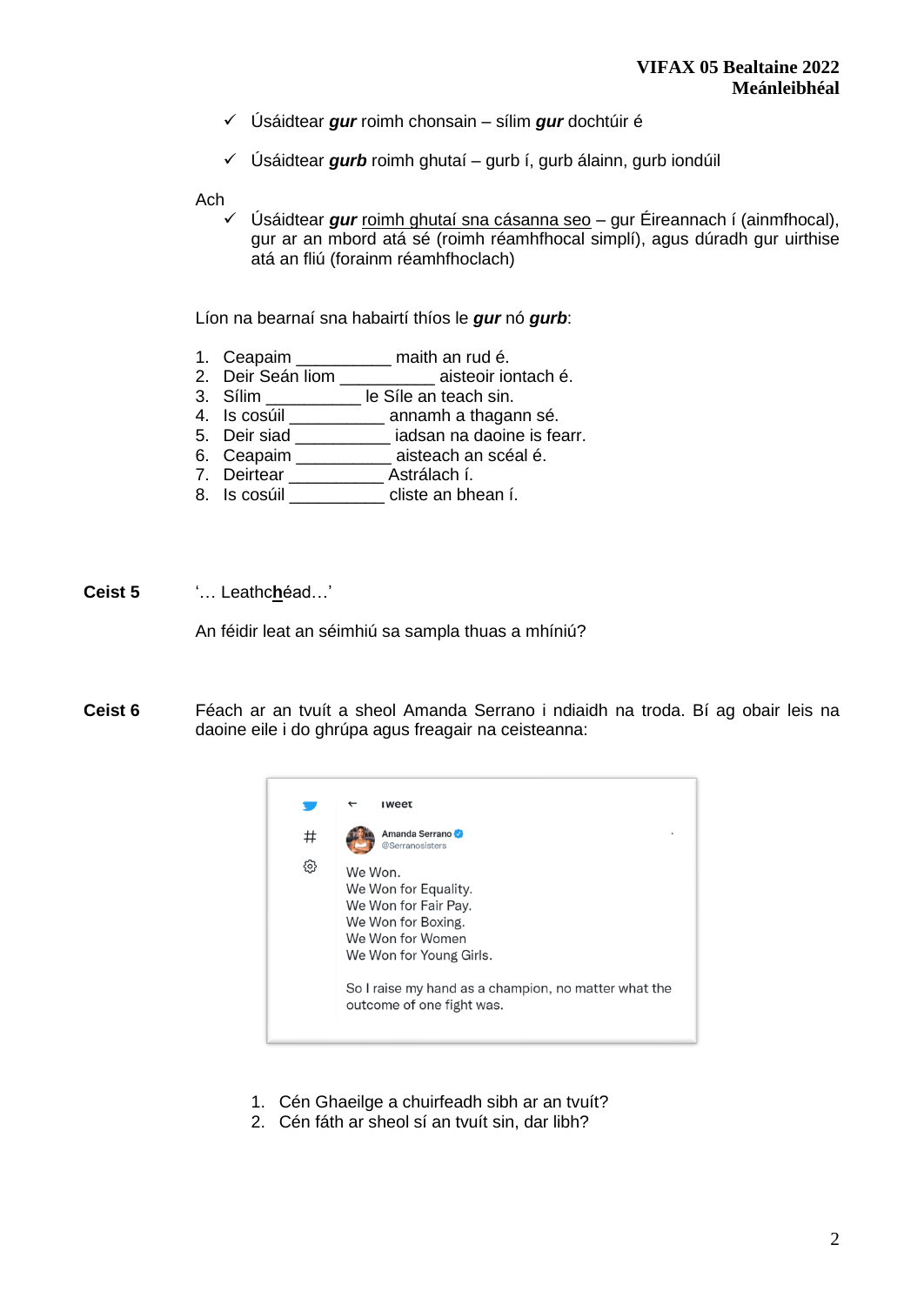## **Treoracha agus Freagraí**

## **Ceist 1**

Is féidir gach beirt a chur ag plé na ceiste seo sula seinnfear an tuairisc nó iad a chur ag obair i ngrúpaí de thriúr nó de cheathrar.

# **Ceist 2**

| ócáid stairiúil              |
|------------------------------|
| tuairiscítear                |
| an ceann is fearr a fháil ar |
| éadrom-mheáchan              |
| seaimpín                     |
| clú agus cáil ar             |
| go mór mór                   |
| murach Katie                 |
| leathchéad bliain            |
| tuillte                      |
|                              |

## **Ceist 3**

Féach an script.

# **Ceist 4**

- 1. Ceapaim **gur** maith an rud é.
- 2. Deir Seán liom **gur** aisteoir iontach é.
- 3. Sílim **gur** le Síle an teach sin.
- 4. Is cosúil **gurb** annamh a thagann sé.
- 5. Deir siad **gurb** iadsan na daoine is fearr.
- 6. Ceapaim **gurb** aisteach an scéal é.
- 7. Deirtear **gur** Astrálach í.
- 8. Is cosúil **gur** cliste an bhean í.

## **Ceist 5**

Is sampla é an t-ainmfhocal 'leathchéad' de chomhfhocal. Nuair a thagann dhá fhocal le chéile chun aon fhocal amháin a chruthú, tugtar 'comhfhocal' (comh + focal = comhf**h**ocal) air. Cuirtear séimhiú ar an dara focal más féidir.

## **Ceist 6**

Is féidir gach beirt a chur ag déanamh an phlé seo agus ansin na ceisteanna a phlé leis an rang iomlán. Aistriúchán na tvuíte:

Bhuaigh muid. Bhuaigh muid ar son an chomhionannais. Bhuaigh muid ar son chothrom na Féinne. Bhuaigh muid ar son na dornálaíochta. Bhuaigh muid ar son na mban. Bhuaigh muid ar son cailíní óga.

Cuirim mo lámh in airde, mar sin, mar sheaimpín, is cuma faoi thoradh na troda.